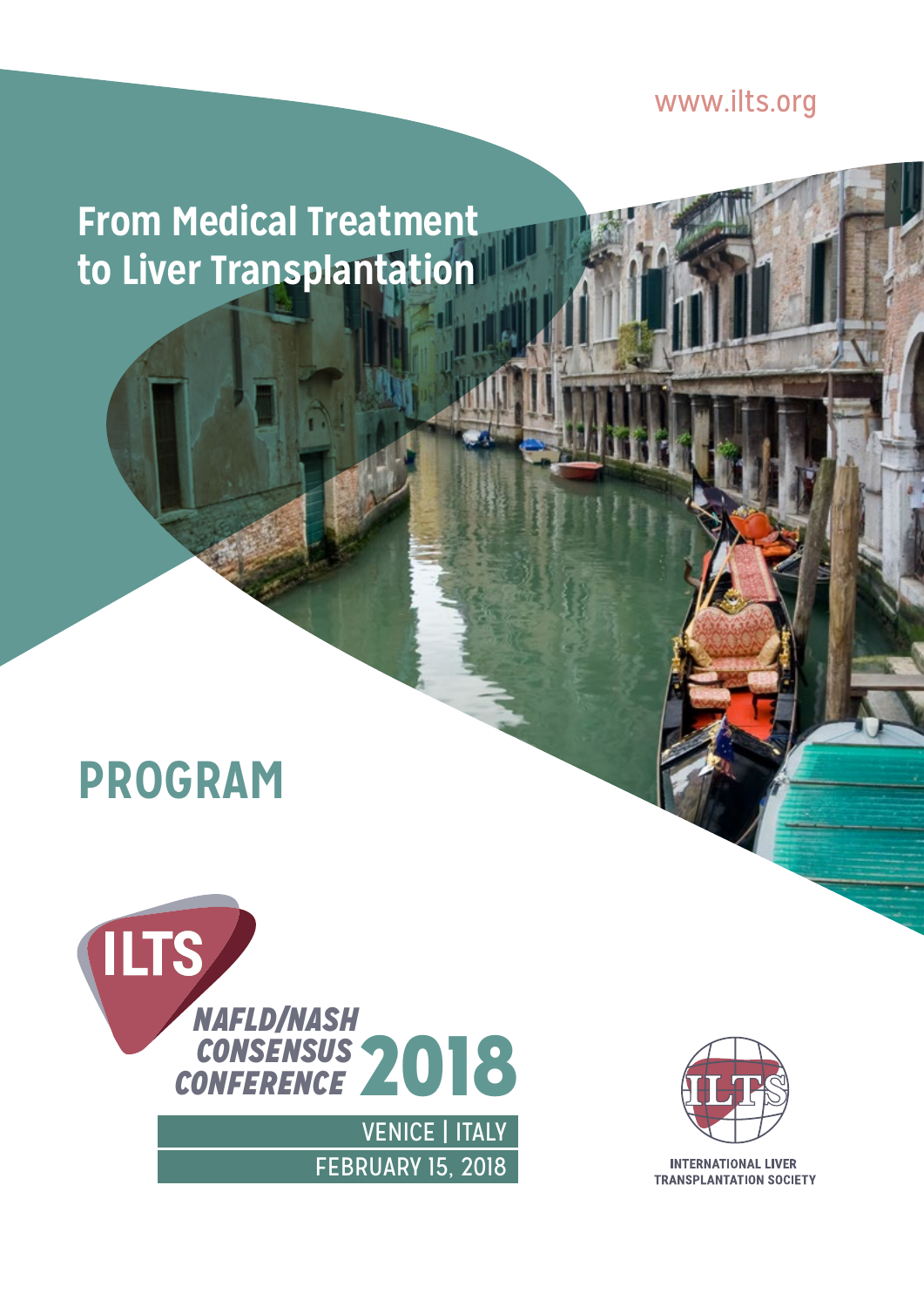



## **Course Directors**

## **Patrizia Burra, MD, PhD**

*University of Padova Padova, Italy*

#### **Marina Berenguer, MD**

*University and Polytechnic La Fe Hospital Valencia, Spain*

## **Objectives**

This conference will provide a detailed overview of the current challenges and advances in prevention, early diagnosis and treatment of NAFLD/NASH. It will focus on various issues concerning both adult and pediatric populations, including lifestyle, new drugs, and surgery, from mild liver disease to advanced chronic liver disease, and including candidates both during liver transplant and in the post-transplant setting.

International experts will convene to focus on NAFLD/NASH management strategies and best practices in a consensus conference format.

The consensus conference proceedings will be used to generate a Practice Guidelines manuscript for publication in *Transplantation*. The conference will focus on six separate areas:

- **1. Epidemiology and prevention**
- **2. Medical treatment: lifestyle changes and pharmacological therapy**
- **3. Risk of hepatocellular carcinoma: surveillance and management**
- **4. End-stage liver disease and liver transplantation**
- **5. Management of recurrent and de novo NAFLD/NASH after liver transplantation**
- **6. Pediatric population**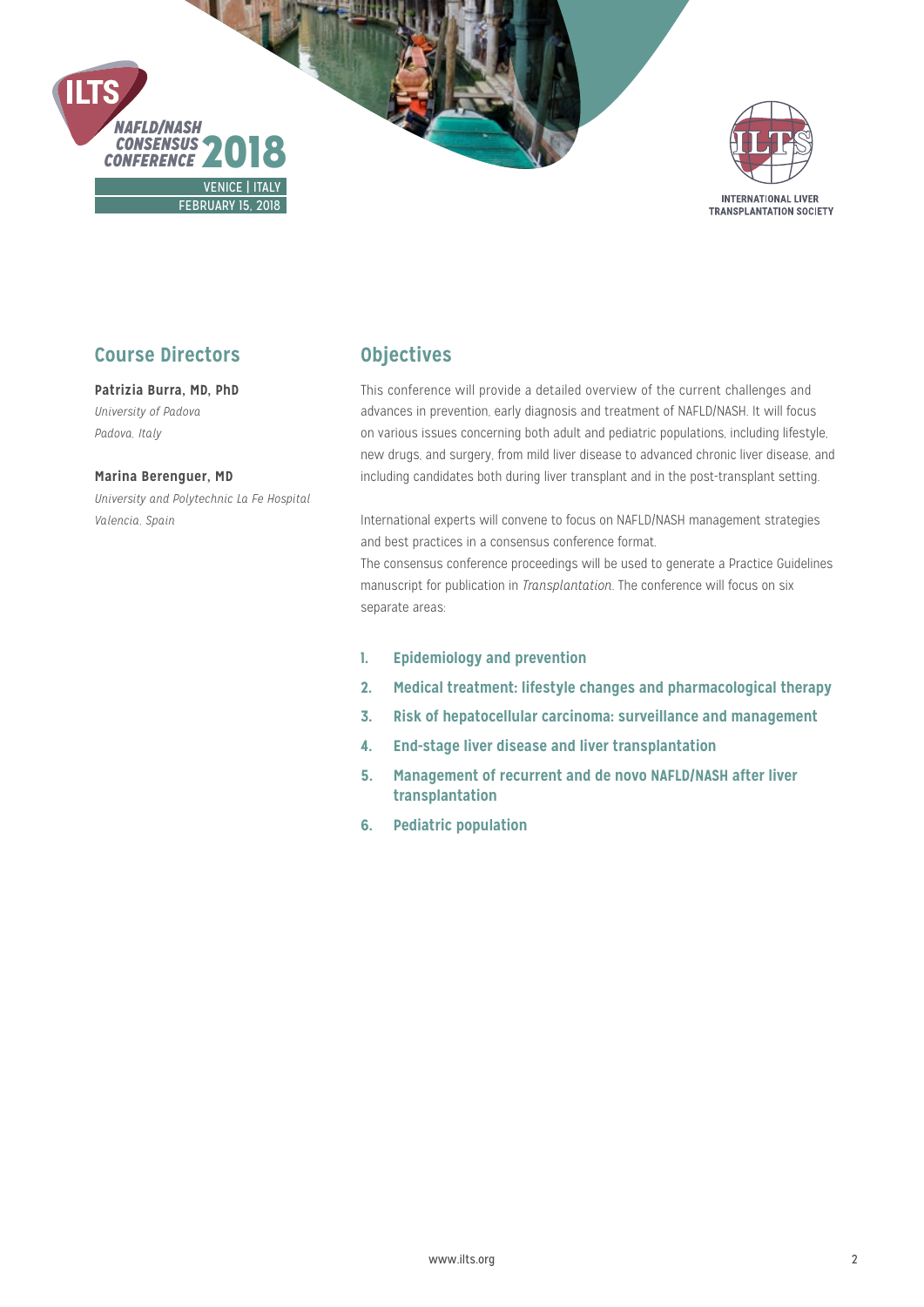



# **Educational Goals**

The overall goal of this course is to discuss the increasing incidence of NAFLD and NASH and metabolic syndrome in the U.S., Europe and Asia and how NAFLD/ NASH represents an increasing indication to liver transplantation.

It will focus on the most recent advances and discuss the potential of new drugs to prevent the progression of steatosis to fibrosis and the role of liver transplantation for advanced liver disease.

# **Learning objectives**

**Understand who are the groups at risk of developing NAFLD/NASH.**

**Identify strategies for preventive interventions.**

**Understand how to manage patients at risk to develop hepatic steatosis and steato-fibrosis.**

**Understand how new drugs can be used in patients with steatosis.**

**Understand how to perform surveillance for hepatocellular carcinoma in this special populations at higher risk to develop tumors.** 

**Evaluate how co-morbidities (cardiovascular, hypertension, diabetes, dyslipidemia, obesity, renal dysfunction…) should be assessed and treated in the candidate to liver transplantation.**

**Understand what are the modifiable risk factors for recurrent and de novo NAFLD/NASH after liver transplantation.**

**Learn the utility of targeted immunosuppression therapy in patients at risk to develop NAFLD/NASH after transplantation.**

**Understand the different management of risk factors of NAFLD/NASH development in pediatric population and if medical treatment differs from the adult population.**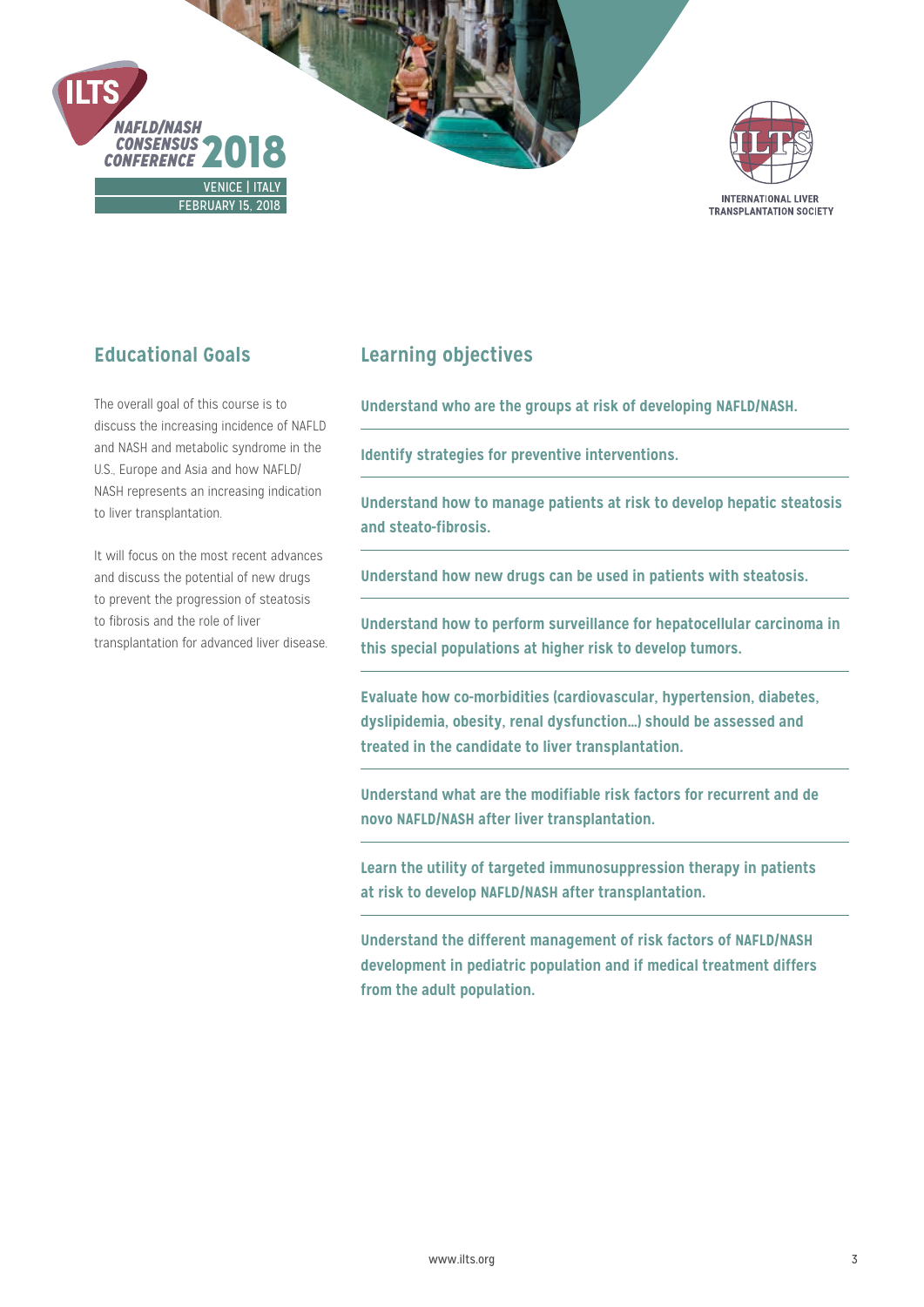



# **Introductory Lectures**

CHAIR

Patrizia Burra, *Padova, Italy*

- 08:30 **Why NASH? Because HCV is disappearing?**  Alfredo Alberti, *Padova, Italy*
- 09:00 **Are we also eliminating HCV in special populations?**  Felice Nava, *Padova, Italy*

## **Consensus Conference Lectures**

#### **CHAIRS**

Patrizia Burra, *Padova, Italy* Marina Berenguer, *Valencia, Spain*

- 09:30 **1. Epidemiology and prevention** Zobair M. Younoussi, *Falls Church, USA*
- 10:00 **2. Medical treatment: lifestyle changes and pharmacological therapy** Vlad Ratziu, *Paris, France*
- 10:30 **3. Risk of hepatocellular carcinoma: surveillance and management** Christian Toso, *Geneva, Switzerland*

### 11:00-11:30 Coffee break

- 11:30 **4. End-stage liver disease and liver transplantation** Marina Berenguer, *Valencia, Spain*
- 12:00 **5. Management of recurrent and de novo NAFLD/NASH after liver transplantation** Kymberly D. Watt, *Rochester, USA*
- 12:30 **6. Pediatric population** Anil Dhawan, *London, United Kingdom*
- 13:00 **Discussion**
- 13:30-14:00 Lunch break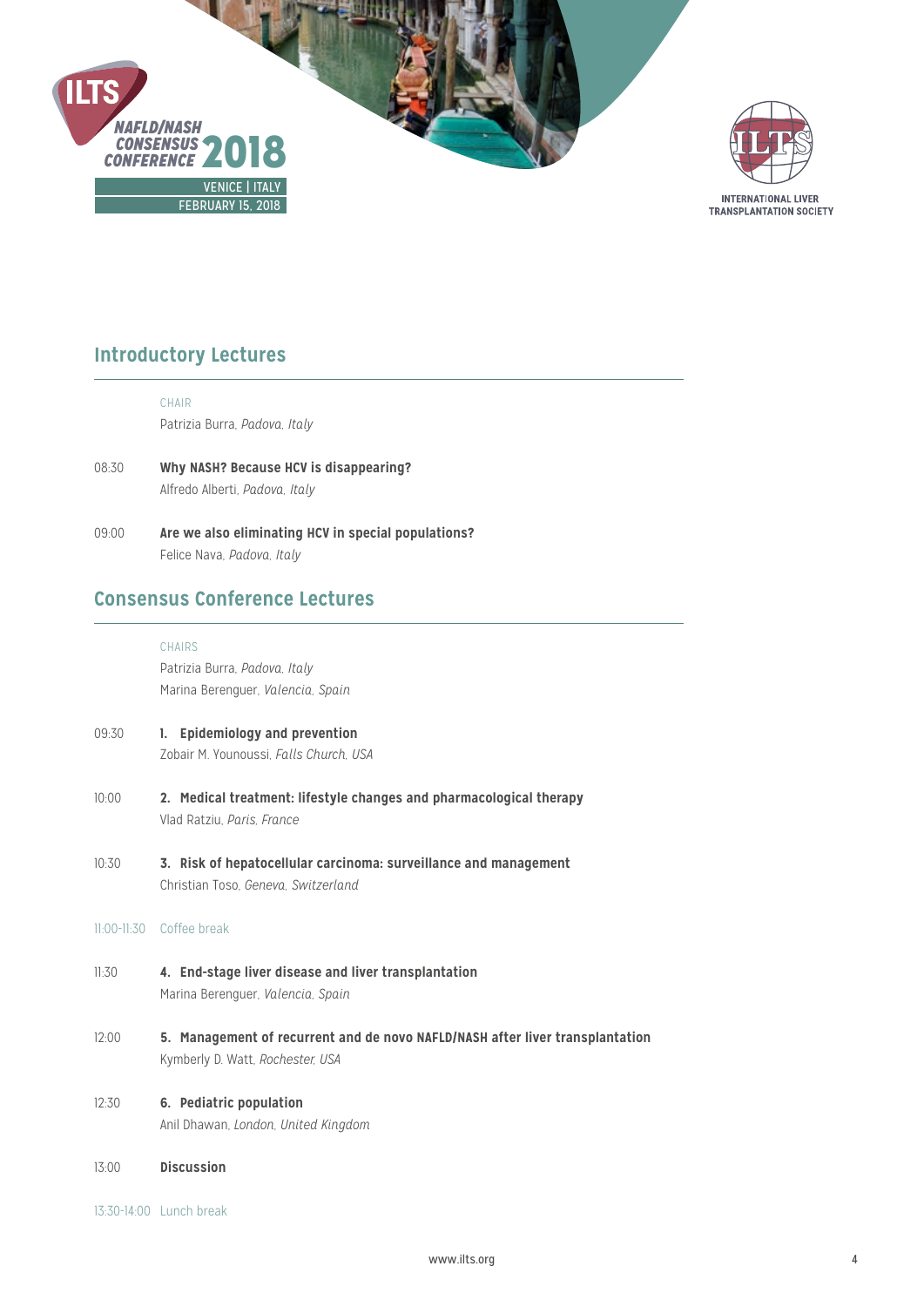



## **Afternoon Working Groups**

14:00-15:30

#### **1. Epidemiology and prevention**

#### CHAIRS

Zobair M. Younoussi, *Falls Church, USA* Salvatore Petta, *Palermo, Italy*

### WORKING GROUP MEMBERS

Helena Cortez-Pinto, *Lisbon, Portugal* Giulio Marchesini, *Bologna, Italy*

- 1a. Who are the groups at risk of developing NAFLD/NASH? Should these groups be the target of preventive interventions?
- 1b. How can NAFLD/NASH be prevented in the general population?
- 1c. Extra-hepatic manifestations of NAFLD/NASH: their potential impact on liver transplantation
- 1d. NASH-ASH as an indication for liver transplantation: how frequent is it? Is it different from NASH or ASH alone?

#### **2. Medical treatment: lifestyle changes and pharmacological therapy**

#### CHAIRS

Vlad Ratziu, *Paris, France* Gianluca Svegliati Baroni, *Ancona, Italy*

#### WORKING GROUP MEMBERS

Marwan Ghabril, *Indianapolis, USA* Manuel Romero-Gómez, *Seville, Spain*

2a. Which lifestyle modifications should be recommended in patients with NAFLD/NASH? 2b. Which pharmacological treatment should be used in patients with NAFLD/NASH?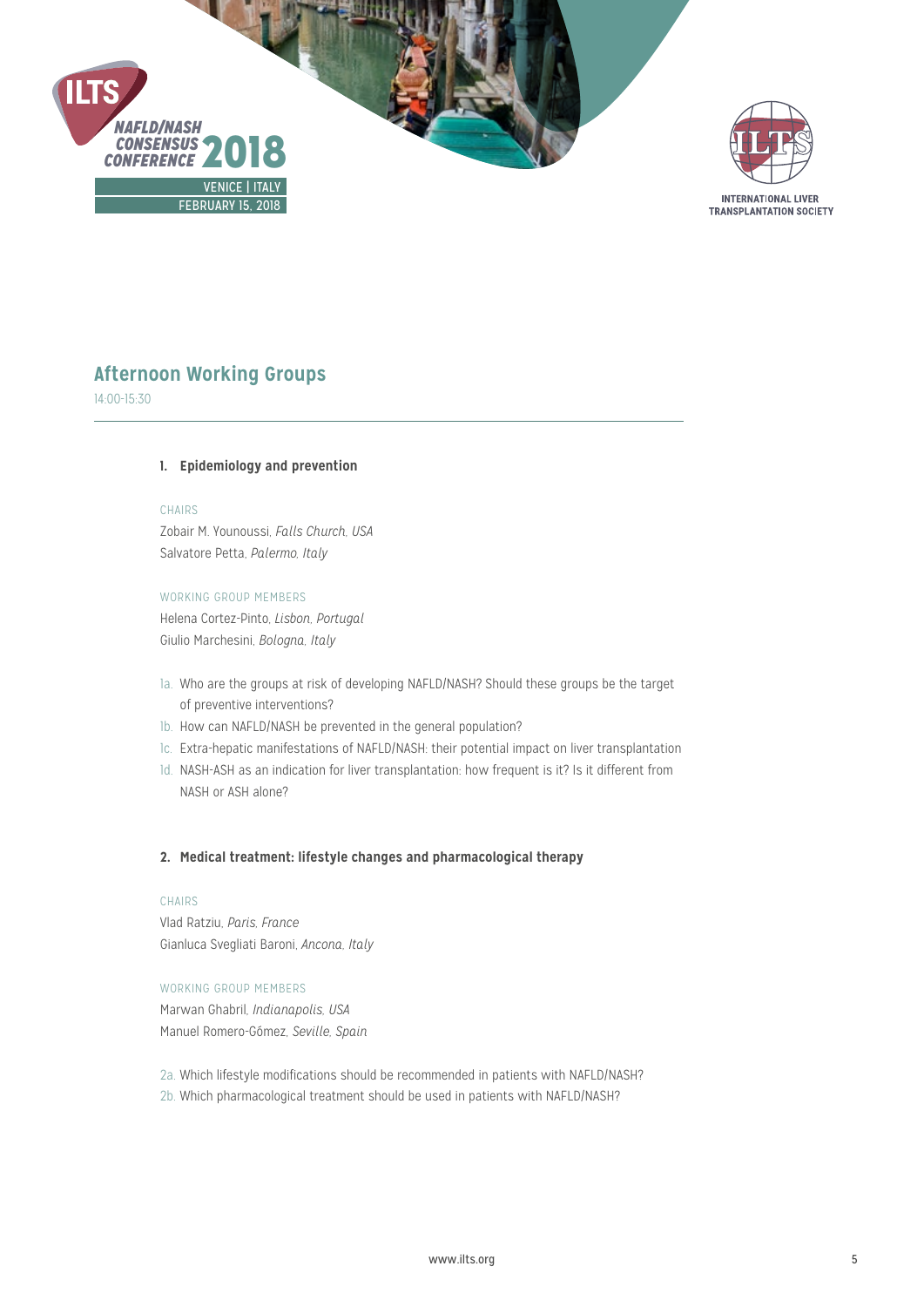



#### **3. Risk of hepatocellular carcinoma: surveillance and management**

#### CHAIRS

Christian Toso, *Geneva, Switzerland* Maria Reig, *Barcelona, Spain*

#### WORKING GROUP MEMBERS

Martina Gambato, *Padova, Italy* David Victor, *Houston, USA* John P. Roberts, *San Francisco, USA* Nancy Kwan Man, *Hong Kong, Hong Kong*

3a. Should patients with NAFLD/NASH be surveyed for HCC following a specific protocol?

#### **4. End-stage liver disease and liver transplantation**

#### CHAIRS

Marina Berenguer, *Valencia, Spain* Emmanuel Tsochatzis, *London, UK*

#### WORKING GROUP MEMBERS

Audrey Coilly, *Paris, France* Silvio Nadalin, *Tübingen, Germany* Yaman Tokat, *Istanbul, Turkey* Josh Levitsky, *Chicago, USA* Mark Ghobrial, *Houston, USA*

- 4a. How should co-morbidities (cardiovascular, hypertension, diabetes, dyslipidemia, obesity, renal dysfunction, etc.) be assessed in the candidate for liver transplantation? Should the assessment differ from that done in other etiologies?
- 4b. How should co-morbidities (cardiovascular, hypertension, diabetes, dyslipidemia, obesity, renal dysfunction, etc.) be treated in the candidate for liver transplantation? Should treatment and monitoring of these comorbidities differ from that applied in other etiologies?
- 4c. Is the natural history of NASH-related cirrhosis different from other etiologies of end-stage liver disease?
- 4d. Is the outcome after liver transplantation similar to other etiologies of liver disease?
- 4e. Is there any circumstance where obesity should contraindicate liver transplantation?
- 4f. What are the therapeutic strategies recommended to improve the cardiovascular and nutritional status of a NASH patient in the WL for liver transplantation?
- 4g. Optimal time for bariatric surgery: before, during, or after liver transplantation?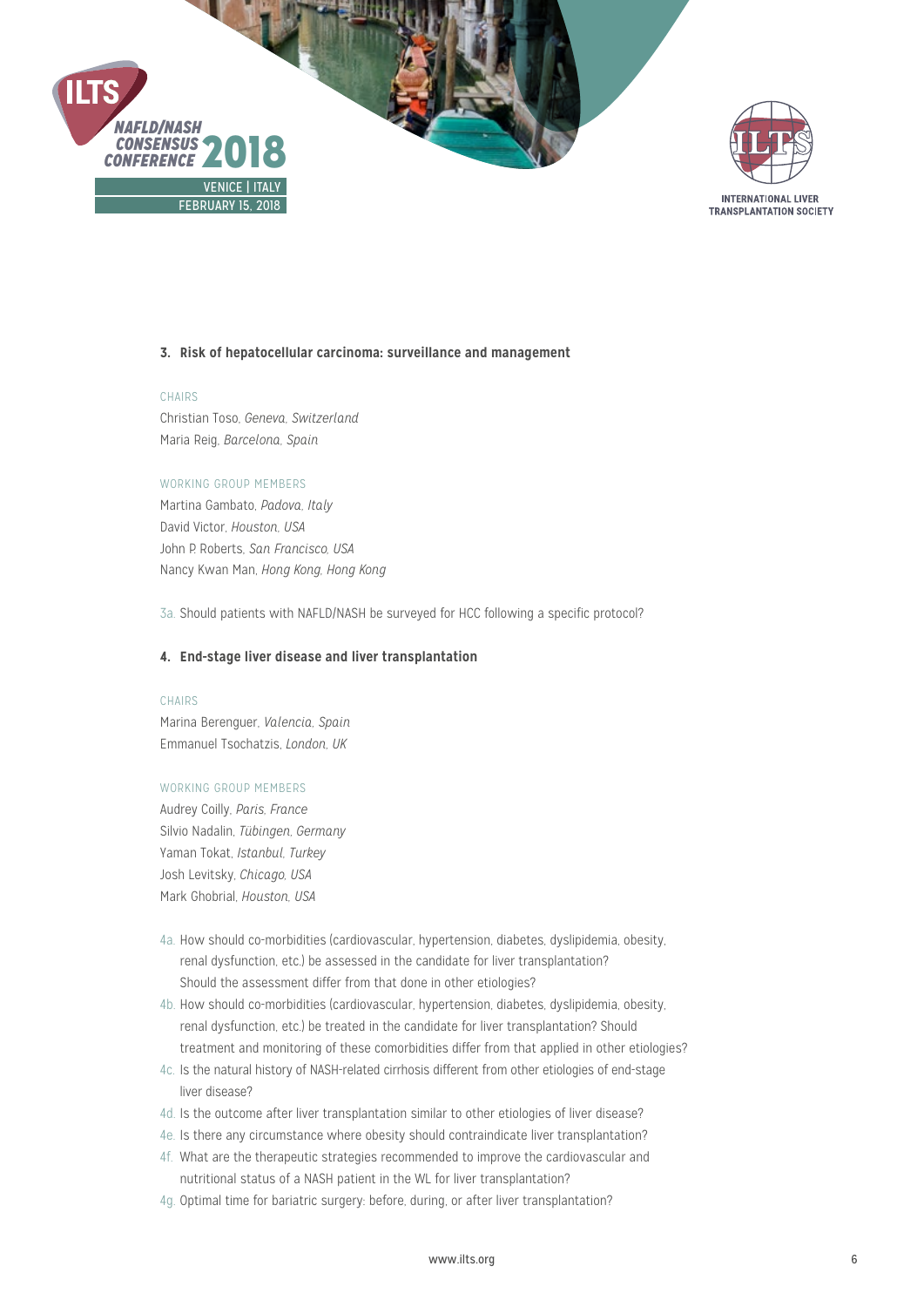



#### **5. Management of recurrent and de novo NAFLD/NASH after liver transplantation**

#### CHAIRS

Kymberly D. Watt, *Rochester, USA*  Giacomo Germani, *Padova, Italy*

#### WORKING GROUP MEMBERS

Laura Rubbia-Brandt, *Geneva, Switzerland* Marie Laryea, *Rochester, USA* Hiroto Egawa, *Tokyo, Japan* John O'Grady, *London, UK*

- 5a. Histologic findings in recurrent or de novo NAFLD/NASH: different from those observed in the immune competent patient?
- 5b. Is recurrent NAFLD/NASH different from de novo NAFLD/NASH?
- 5c. What are the modifiable risk factors for recurrent and de novo NAFLD/NASH?
- 5d. What is the best diagnostic tool? Non-invasive tests or still liver biopsy?
- 5e. How should co-morbidities (cardiovascular, hypertension, diabetes, dyslipidemia, obesity, renal dysfunction, etc.) be assessed in a liver transplant recipient? Should the assessment differ from that done in other etiologies?
- 5f. How should comorbidities (cardiovascular, hypertension, diabetes, dyslipidemia, obesity, renal dysfunction, etc.) be treated in a liver transplant recipient? Should treatment and monitoring of these comorbidities differ from those applied in other etiologies?
- 5g. Should immunosuppression be targeted?
- 5h. Does recurrent and/or de novo NAFLD/NASH after liver transplantation negatively affect patient and graft survival?
- 5i. Which lifestyle modifications should be recommended in patients with recurrent and/or de novo NAFLD/NASH?
- 5j. Which pharmacological treatments should be used in patients with recurrent and/or de novo NAFLD/NASH?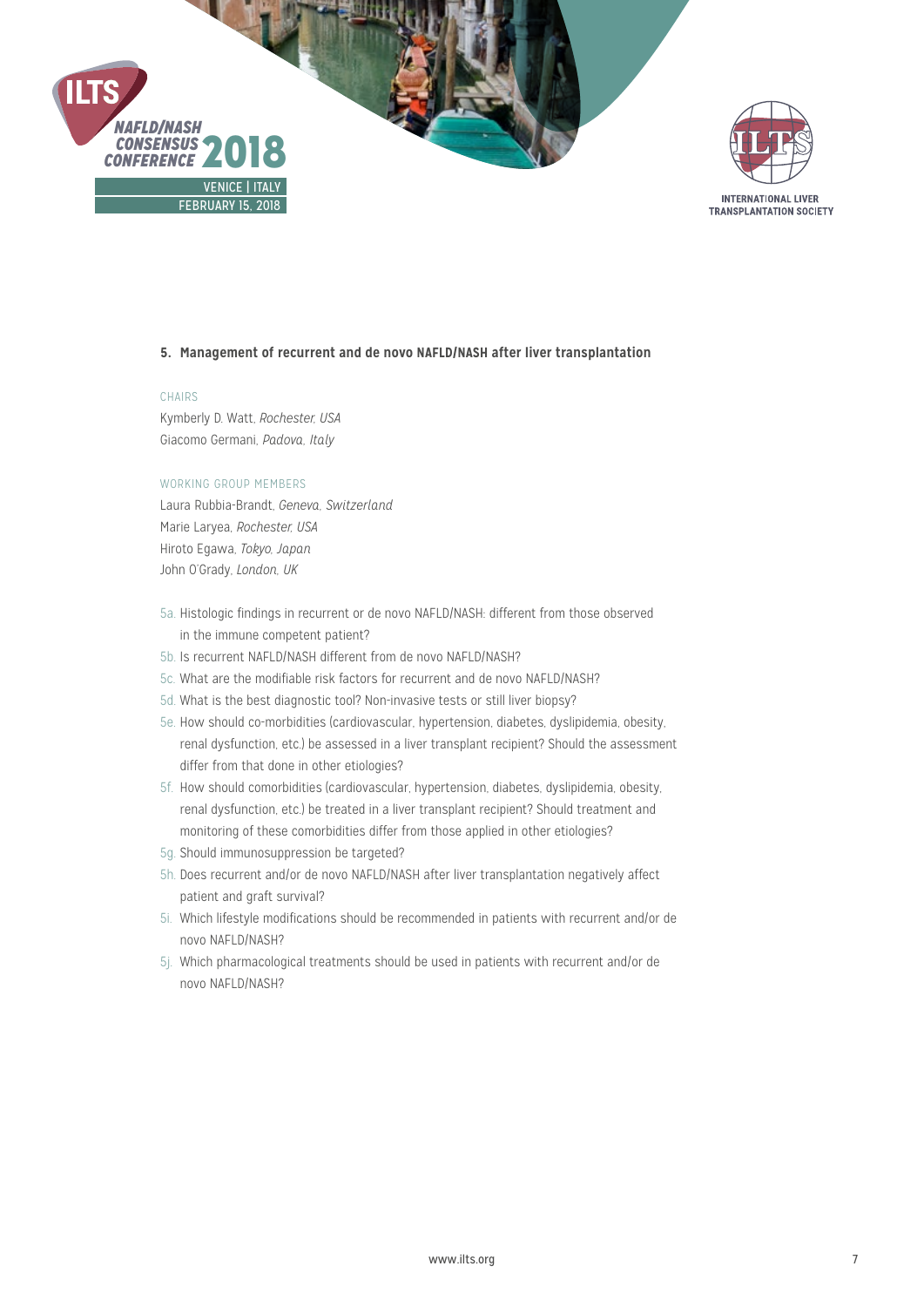



#### **6. Pediatric population**

CHAIRS Anil Dhawan, *London, UK* Mohamed Rela, *Chennai, India*

#### WORKING GROUP MEMBERS

Pietro Vajro, *Naples, Italy* Mara Cananzi, *Padova, Italy*

- 6a. Management of risk factors of NAFLD/NASH development: different from the adult population?
- 6b. Does medical treatment differ from the adult population?
- 6c. Is the natural history of NAFLD/NASH different in the pediatric compared to the adult population?
- 6d. When is liver transplantation indicated?
- 6e. Is the outcome after liver transplantation acceptable?

#### 15:30-16:00 Coffee break

- 16:00 **Working Group presentations with statements**
- 18:00 **Summary**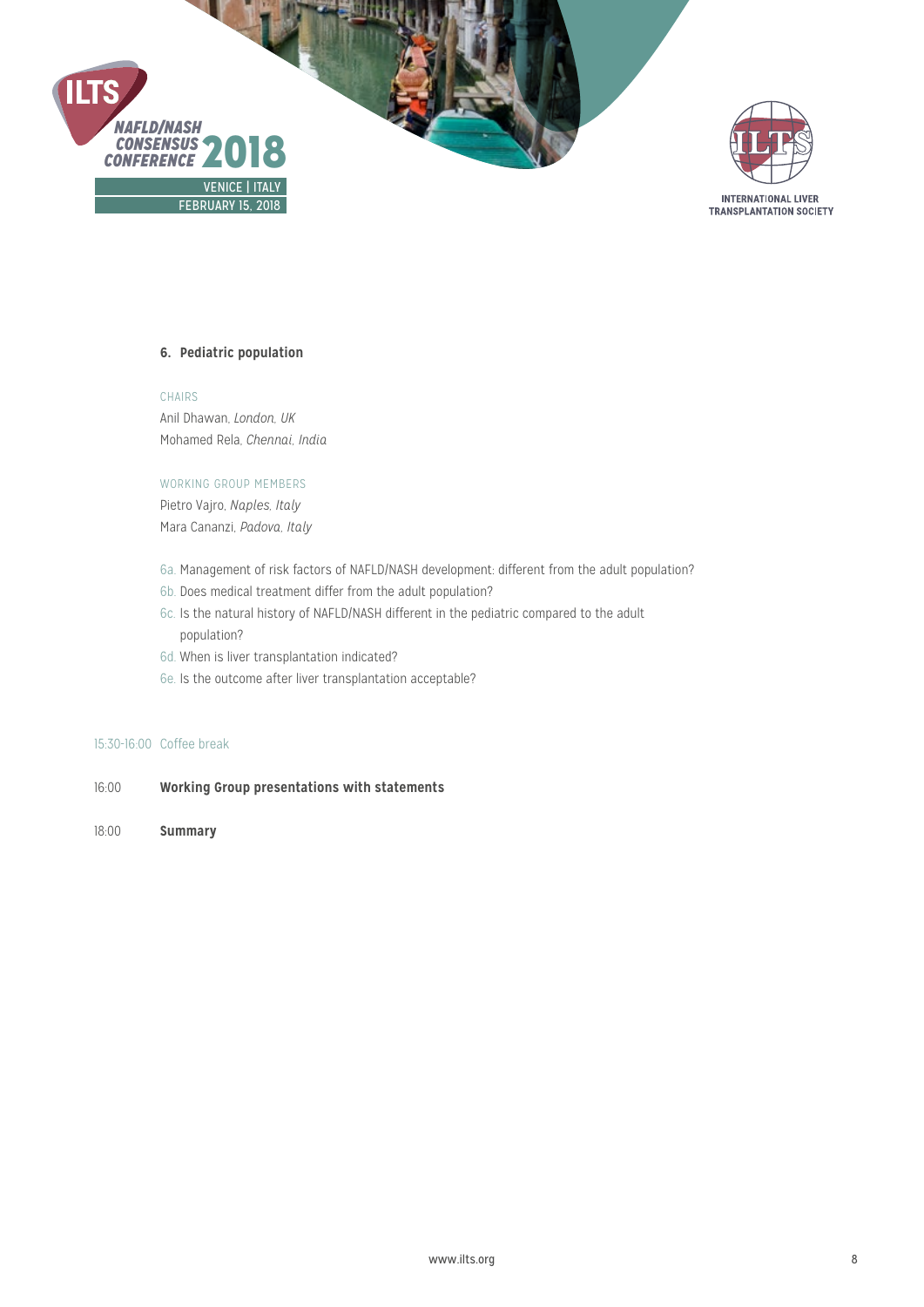





EACCME European Accreditation Council for Continuing Medical Education

# **CONTINUING MEDICAL EDUCATION (CME) CREDITS**

The ILTS Consensus Conference – NAFLD/NASH: From Medical Treatment to Liver Transplantation, Venice, Italy, 15/02/2018 – 15/02/2018 has been accredited by the European Accreditation Council for Continuing Medical Education (EACCME®) with 8 European CME credits (ECMEC®s). Each medical specialist should claim only those hours of credit that he/she actually spent in the educational activity.

Through an agreement between the Union Européenne des Médecins Spécialistes and the American Medical Association, physicians may convert EACCME® credits to an equivalent number of AMA PRA Category 1 CreditsTM. Information on the process to convert EACCME® credit to AMA credit can befound at www.ama-assn.org/education/earn-credit-participation-international-activities.

Live educational activities, occurring outside of Canada, recognised by the UEMS-EACCME® for ECMEC®s are deemed to be Accredited Group Learning Activities (Section 1) as defined by the Maintenance of Certification Program of the Royal College of Physicians and Surgeons of Canada.



The NAFLD/NASH Conference is now compliant with the MedTech Europe Code of Ethical Business Practice [www.ethicalmedtech.eu.](http://www.ethicalmedtech.eu)